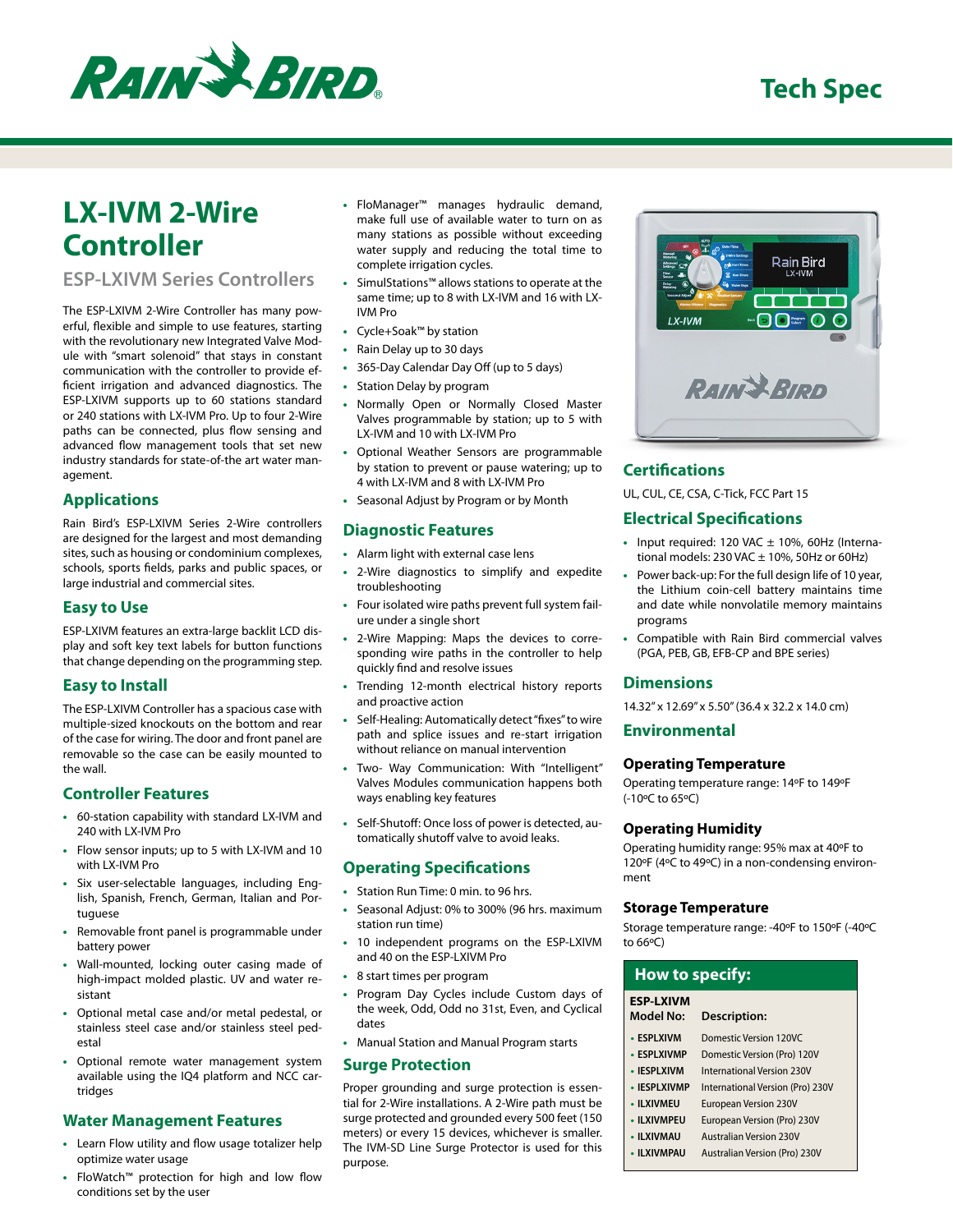## **Specifications**

The ESP-LXIVM Controller combines electromechanical and microelectronic circuitry capable of fully automatic or manual operation. The controller shall be housed in a wall-mountable, weather-resistant plastic cabinet with a keylocking cabinet door suitable for either indoor or outdoor installation. The controller shall have the ability to be programmed and operated in any of six languages: English, Spanish, French, German, Italian, & Portuguese. The display shall show programming options and operating instructions in the chosen language without altering the programming or operation information.

The ESP-LXIVM controller shall have a base station capacity of 60 stations, and the ESP-LXIVM Pro a capacity of up to 240 stations. All stations shall have the capability of independently obeying or ignoring a weather sensor as well as using or not using master valves. Station timing shall be from 0 minutes to 96 hours. The controller shall have a Seasonal Adjustment by program which adjusts the station run time from 0 to 300% in 1% increments. The controller shall also have a Monthly Seasonal Adjustment of 0 to 300% by month. Station timing with Seasonal Adjustment shall be from 1 second to 96 hours.

The ESP-LXIVM controller shall have 10 separate and independent programs which can have different start times, start day cycles, and station run times. The ESP-LXIVM Pro expands program count to 40. Each program shall have up to 8 start times per day for a total of 320 possible start times per day. The programs shall be allowed to overlap operation based on user defined settings which control the number of simultaneous stations per program and total for the controller. The controller shall allow up to 8 (or 16) valves to operate simultaneously per program and total for the controller not including the master valves.

The controller shall have a 365-day calendar with Permanent Day Off feature that allows a day(s) of the week to be turned off on any user selected program day cycle. (Custom, Even, Odd, Odd31, & Cyclical). Days set to Permanent Day Off shall override the normal repeating schedule and not water on those specified day(s) of the week. The controller shall also have a Calendar Day Off feature allowing the user to select up to 5 dates up to 365-days in the future when the controller shall not start programs. The controller shall incorporate a Rain Delay feature allowing the user to set the number of days the controller should remain off before automatically returning to the auto mode.

The controller shall have Cycle+Soak water management software which is capable of operating each station for a maximum cycle time and a minimum soak time to reduce water runoff. The maximum cycle time shall not be extended by Seasonal Adjustment.

The controller shall incorporate a FloManager feature providing real-time flow, power, and station management. FloManager shall manage the number of stations operating at any point in time based on water source capacity, station flow rate, number of valves per station; user defined simultaneous stations per program and for the controller. FloManager shall incorporate the ability to provide station priorities to determine the order in which stations shall operate. The controller shall ignore the station number and instead operate the highest priority stations first and the lower priority stations last when FloManager is enabled. FloManager shall be an option that is disabled by default and the controller shall operate zones in order of station number, started with the lowest numbered zone set to irrigate and ending with the highest number zone.

The controller shall offer Water Windows for each program. This function sets the allowed start and stop time where watering is allowed. If the watering cannot be completed by the time the Water Window closes, the stations with remaining run time are paused and watering automatically resumes when the Water Window opens the next time.

The controller shall include an integrated Flow Smart capabilities with flow sensing functionality. The controller shall accept sensor input from 1 - 10 flow sensors with no flow scaling device required. A FloWatch Learn Flow Utility which learns the normal flow rate of each station shall be included. Each time a station runs FloWatch compares the current real-time flow rate to the learned rate and takes user-defined actions if high flow, low flow, or no flow is detected. FloWatch shall automatically determine the location of the flow problem and isolate the problem by turning off the affected station(s) or master valve(s). FloWatch shall be compatible with both normally closed and normally open master valves. A Manual Master Valve Water Window shall be provided to coordinate daytime manual watering with the flow sensing. This Water Window shall offer programmable days of the week and manual watering additional flow rate.

| <b>Key Specifications</b>                       |                                                                                                                                          |                          |  |
|-------------------------------------------------|------------------------------------------------------------------------------------------------------------------------------------------|--------------------------|--|
| Feature                                         |                                                                                                                                          | LX-IVM   LX-IVM Pro      |  |
| <b>Max Programs</b>                             | 10                                                                                                                                       | 40                       |  |
| <b>Stations</b>                                 | 60                                                                                                                                       | 240                      |  |
| <b>Max Simulstations</b>                        | 8                                                                                                                                        | (plus active MV)<br>16   |  |
| <b>Master Valves</b>                            | 5                                                                                                                                        | 10                       |  |
| <b>Flow sensors</b>                             | 5                                                                                                                                        | 10                       |  |
| <b>Weather sensors</b>                          | 4                                                                                                                                        | (including 1 Local)<br>8 |  |
| <b>Watering windows</b>                         | 1 per program                                                                                                                            |                          |  |
| Max run time                                    | 96 hrs                                                                                                                                   |                          |  |
| <b>Start Times/</b><br>program                  | 8                                                                                                                                        |                          |  |
| <b>Interstation delay</b>                       | Up to 1 hour per program                                                                                                                 |                          |  |
| LCD                                             | 2.5"x5" at 127x256 pixels.<br>Monochrome with backlight                                                                                  |                          |  |
| <b>Front Panel</b><br><b>Buttons</b>            | - All Buttons are back-lit<br>- 5 Programming Button<br>- Dedicated Language, Info<br>and Back Buttons                                   |                          |  |
| <b>Transformer size</b>                         | 1.9 amp (50 VA)                                                                                                                          |                          |  |
| <b>IVM current draw</b>                         | 720 uA (Standby)                                                                                                                         |                          |  |
| Sensor current draw                             | 8.4mA (Standby)                                                                                                                          |                          |  |
| Max wire run                                    | 1.65 miles (2.66Km) 14 AWG<br>in Star configuration<br>6.61 miles (10.63Km) Looped                                                       |                          |  |
| No. 2-Wire paths<br>and terminal pairs          | 4                                                                                                                                        |                          |  |
| Cabinet                                         | Plastic                                                                                                                                  |                          |  |
| <b>FloWatch</b><br>(flow sensing)               | YES - Available Options:<br>Diagnose & Eliminate,<br>Shut Down & Alarm, Alarm Only                                                       |                          |  |
| <b>FloManager</b><br>(flow optimization)        | Yes                                                                                                                                      |                          |  |
| <b>Flow Rate</b>                                | 0 to 9999.9 gallons/min.<br>(0.1 gallons/min. resolution)                                                                                |                          |  |
| Supported<br><b>Flow Sensors</b>                | FS050P, FS075P, FS100P, FS150P,<br>FS200P, FS300P, FS400P, FS100B,<br>FS150B,FS200B, FS350B, FS350SS<br>Custom,                          |                          |  |
| Surge                                           | 20 kV int. - 1 IVM-SD every<br>500 ft. (or 15 field devices)                                                                             |                          |  |
| Valve type                                      | DC Latching                                                                                                                              |                          |  |
| <b>Diagnostics</b><br>Short Finding             | <b>Automatically Detect and</b><br><b>Turn Off Wire Path</b><br>Ability to turn on constant current<br>source for field trouble shooting |                          |  |
| <b>Diagnostics</b><br><b>Electrical History</b> | - Daily Values (Last 30 Days)<br>- Monthly Averages (Last 12 Mos)<br>- Values recorded 11:59 PM daily                                    |                          |  |
| Diagnostics - Field<br><b>Device Response</b>   | List Responding and<br>List Not Responding                                                                                               |                          |  |
| <b>Diagnostics</b><br><b>Controller Output</b>  | Tracks Current Draw from 2-Wire<br>Path 0.67 mA per IVM-SOL/IVM-OUT<br>6 mA per IVM-SEN                                                  |                          |  |
| <b>Diagnostics</b><br><b>Watering Test</b>      | <b>Test All Stations</b><br>1 to 10 Mins. (per station)                                                                                  |                          |  |
| <b>Central Control</b>                          |                                                                                                                                          |                          |  |

**Capable** Yes